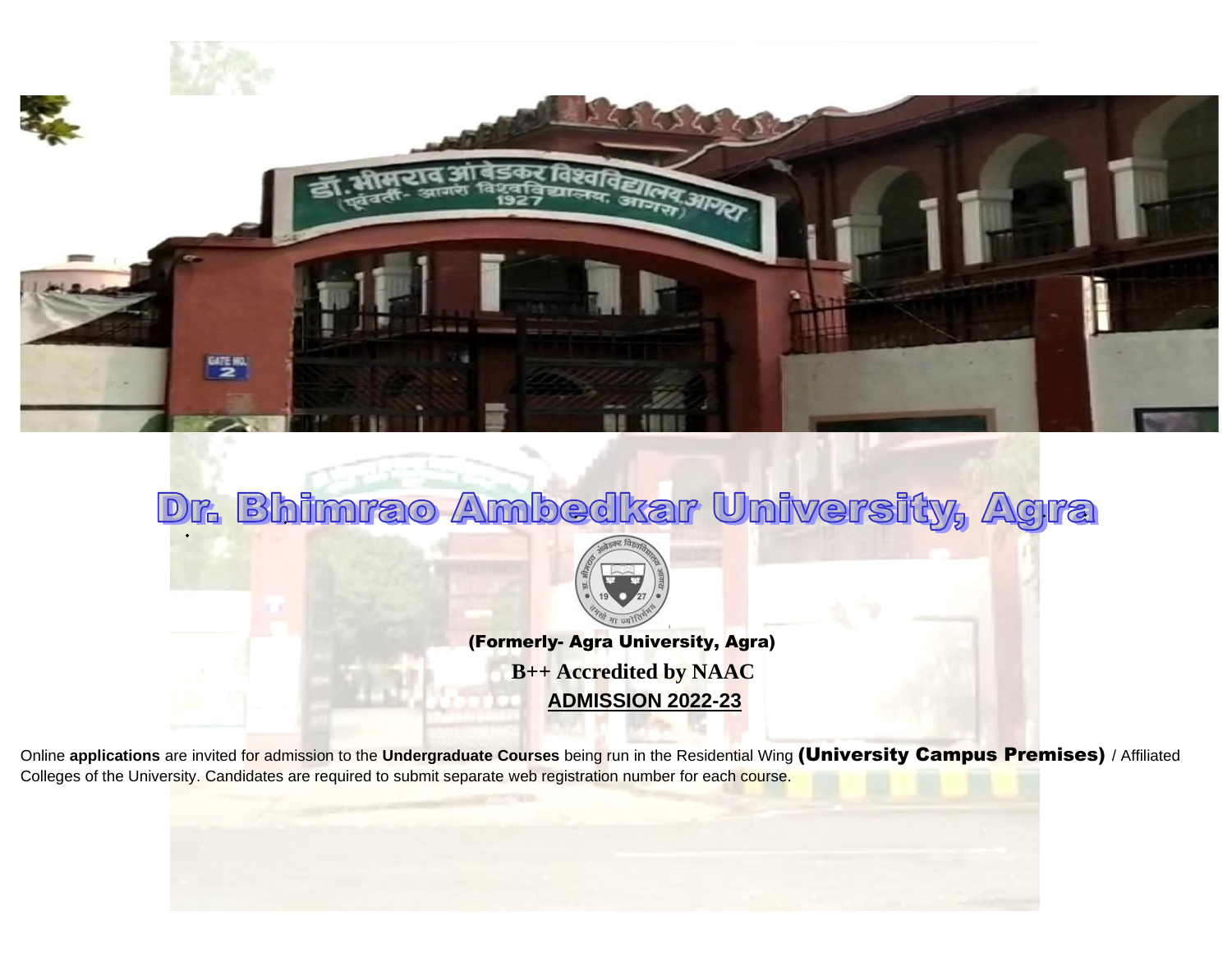# <u>UG Courses for Residential Wing of the University:</u>

| <b>S. No.</b> | <b>COURSE</b>                                                                                                                                                                                             | <b>INTAKE</b>  | <b>DURATION</b>    | <b>INSTITUTE NAME</b>                                       | <b>ELIGIBILITY</b>                                                                                                                                                                                                                                                                          |
|---------------|-----------------------------------------------------------------------------------------------------------------------------------------------------------------------------------------------------------|----------------|--------------------|-------------------------------------------------------------|---------------------------------------------------------------------------------------------------------------------------------------------------------------------------------------------------------------------------------------------------------------------------------------------|
| 1.            | DPL (RUSSIAN, GERMAN,<br>FRENCH)                                                                                                                                                                          | 30 EACH        | 2 SEMESTERS        | DEPARTMENT OF FOREIGN LANGUAGES KMI,<br>PALIWAL PARK, AGRA  | C. P. L. IN RESPECTIVE LANGUAGE.                                                                                                                                                                                                                                                            |
| 2.            | CPL (RUSSIAN, GERMAN,<br>FRENCH)                                                                                                                                                                          | <b>50 EACH</b> | 2 SEMESTERS        | DEPARTMENT OF FOREIGN LANGUAGES,<br>KMI, PALIWAL PARK, AGRA | <b>INTERMEDIATE (12TH)</b>                                                                                                                                                                                                                                                                  |
| 3.            | <b>ADVANCE DIPLOMA IN</b><br>LANGUAGE (RUSSIAN,<br><b>GERMAN, FRENCH)</b>                                                                                                                                 | 15 EACH        | <b>2 SEMESTERS</b> | DEPARTMENT OF FOREIGN LANGUAGES,<br>KMI, PALIWAL PARK, AGRA | D. P. L. IN RESPECTIVE LANGUAGE.                                                                                                                                                                                                                                                            |
| 4.            | B. A. (HINDI,<br>SANSKRIT, ENGLISH,<br>FRENCH, GERMAN,<br>RUSSIAN,<br>LINGUISTICS)                                                                                                                        | 60             | <b>6 SEMESTERS</b> | <b>FACULTY OF LANGUAGES</b>                                 | AS PER NEP-2020*                                                                                                                                                                                                                                                                            |
| 5.            | B. A. (SOCIOLOGY,<br>EDUCATION, PUBLIC<br>ADMINISTRATION,<br>GEOGRAPHY,<br>HISTORY, POLITICAL<br>SCIENCE, ECONOMICS,<br>TOURISM, LIBRARY<br><b>SCIENCE, JOURNALISM</b><br>& COMMUNICATION,<br>PSYCHOLOGY) | 210            | <b>6 SEMESTERS</b> | <b>FACULTY OF ARTS</b>                                      | AS PER NEP-2020*                                                                                                                                                                                                                                                                            |
| 6.            | B. Sc. (PHYSICS,<br>MATHEMATICS,<br>COMPUTER SCIENCE,<br>CHEMISTRY,<br>STATISTICS)                                                                                                                        | 100            | <b>6 SEMESTERS</b> | <b>FACULTY OF SCIENCE</b>                                   | AS PER NEP-2020*                                                                                                                                                                                                                                                                            |
| 7.            | B. Sc. (ZOOLOGY,<br>MICROBIOLOGY,<br>BOTANY,<br><b>ENVIRONMENTAL</b><br>SCIENCE, FORESTRY,<br>BIOTECHNOLOGY,<br><b>BIOCHEMISTRY</b> )                                                                     | 210            | <b>6 SEMESTERS</b> | <b>FACULTY OF LIFE SCIENCE</b>                              | The minimum qualification for admission to<br>the Bachelor of Science(in Faculty of Life<br>Science) shall be:<br>A certificate of successfully completing<br>class XII/Intermediate or $10+2$ in science or<br>equivalent from any Board recognized by<br>the State or Central Government. |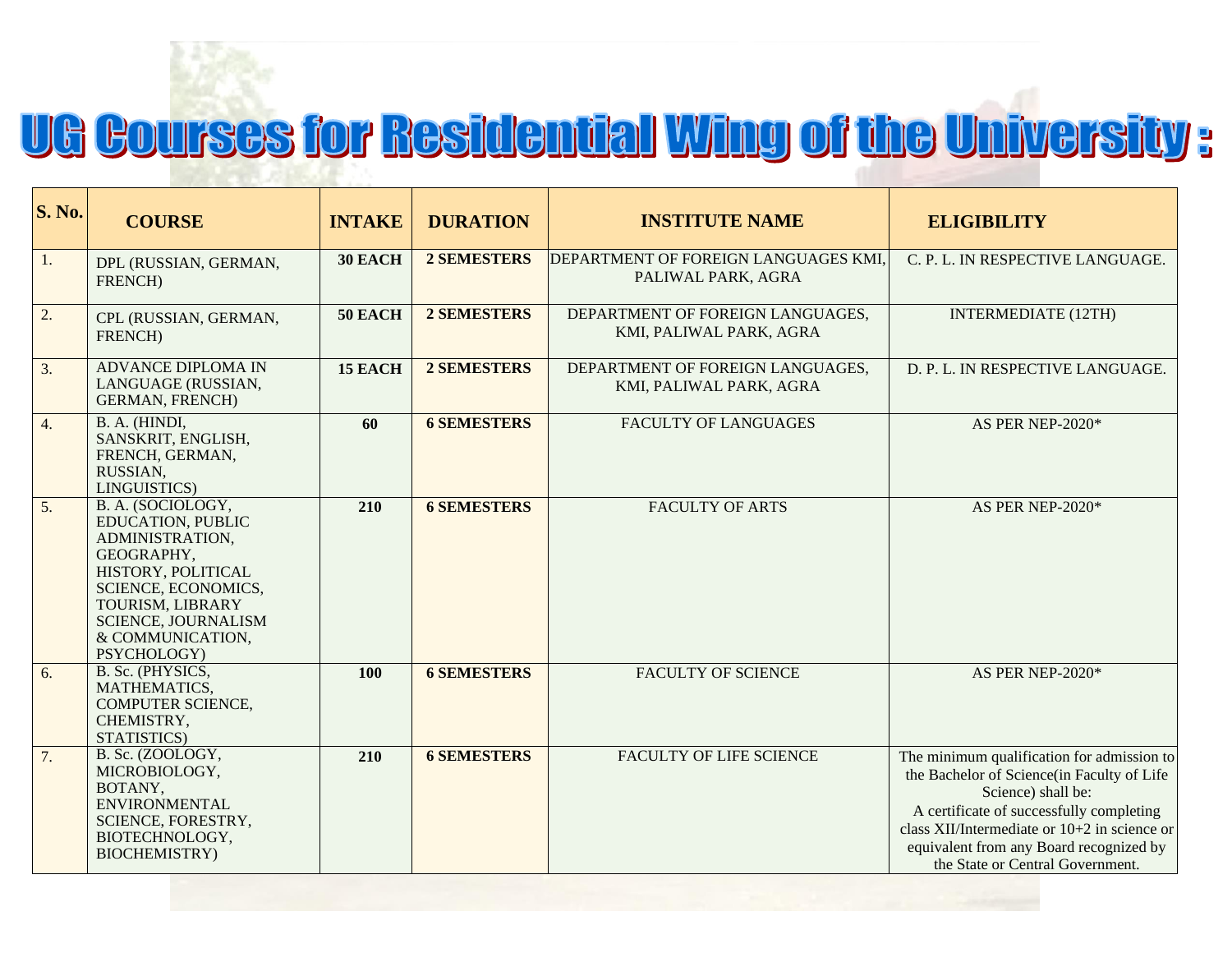| 8.  | <b>BACHELOR OF SOCIAL</b><br>WORK (BSW)                                   | 60  | <b>6 SEMESTERS</b> | INSTITUTE OF SOCIAL SCIENCES, PALIWAL<br>PARK, AGRA                                         | 10+2 WITH ANY DISCIPLINE WITH 50%<br><b>MARKS (45% MARKS FOR SC/ST)</b>                                                                                                   |
|-----|---------------------------------------------------------------------------|-----|--------------------|---------------------------------------------------------------------------------------------|---------------------------------------------------------------------------------------------------------------------------------------------------------------------------|
| 9.  | <b>BBA</b>                                                                | 60  | <b>6 SEMESTERS</b> | SETH PADAM CHAND JAIN INSTITUTE OF<br>MANAGEMENT, KHANDARI CAMPUS, AGRA                     | An Intermediate in ANY DISCIPLINE<br>FROM A RECOGNISED BOARD WITH<br>MINIMUM 45% MARKS. A<br>RELAXATION FOR SC/ST WILL BE<br><b>AVALIABLE AS PER UNIVERSITY</b><br>NORMS. |
| 10. | <b>BACHELOR OF</b><br><b>COMPUTER</b><br>APPLICTION (B.C.A.)              | 180 | <b>6 SEMESTERS</b> | UNIVERSITY COMPUTER CENTRE (INSTITUTE<br>OF BASIC SCIENCE), KHANDARI CAMPUS,<br><b>AGRA</b> | 10+2 WITH MATHEMATICS /<br>COMPUTER SCIENCE AS ONE OF THE<br>SUBJECTS WITH 45% MARKS (40%<br><b>MARKS FOR SC/ST)</b>                                                      |
| 11. | <b>B.E. (CIVIL ENGINEERING) **</b>                                        | 60  | <b>8 SEMESTERS</b> | <b>INSTITUTE OF ENGINEERING &amp;</b><br>TECHNOLOGY, KHANDARI CAMPUS, AGRA                  | AS PER AKTU                                                                                                                                                               |
| 12. | <b>B.E. (COMPUTER SCIENCE &amp;</b><br><b>ENGINEERING</b> ) **            | 60  | <b>8 SEMESTERS</b> | <b>INSTITUTE OF ENGINEERING &amp;</b><br>TECHNOLOGY, KHANDARI CAMPUS, AGRA                  | <b>AS PER AKTU</b>                                                                                                                                                        |
| 13. | <b>B.E. (ELECTRICAL</b><br>ENGINEERING) **                                | 60  | <b>8 SEMESTERS</b> | <b>INSTITUTE OF ENGINEERING &amp;</b><br>TECHNOLOGY, KHANDARI CAMPUS, AGRA                  | AS PER AKTU                                                                                                                                                               |
| 14. | <b>B.E. (ELECTRONICS &amp;</b><br><b>COMMUNICATION</b><br>ENGINEERING) ** | 60  | <b>8 SEMESTERS</b> | <b>INSTITUTE OF ENGINEERING &amp;</b><br>TECHNOLOGY, KHANDARI CAMPUS, AGRA                  | <b>AS PER AKTU</b>                                                                                                                                                        |
| 15. | <b>B.E. (MECHANICAL</b><br>ENGINEERING) **                                | 60  | <b>8 SEMESTERS</b> | <b>INSTITUTE OF ENGINEERING &amp;</b><br>TECHNOLOGY, KHANDARI CAMPUS, AGRA                  | AS PER AKTU                                                                                                                                                               |
| 16. | B. PHARM.**                                                               | 60  | <b>8 SEMESTERS</b> | DEPARTMENT OF PHARMACY, CHHALESAR<br>CAMPUS, AGRA                                           | 10+2 OR EQUIVALENT WITH 45%<br>MARKS (40% MARKS FOR SC/ST)                                                                                                                |
| 17  | <b>B. PHARM. (LATERAL ENTRY)</b>                                          | 06  | <b>6 SEMESTERS</b> | DEPARTMENT OF PHARMACY, CHHALESAR<br>CAMPUS, AGRA                                           | D. PHAMRA FROM APPROVRED<br><b>INSTITUTION BY PHARMACY</b><br>COUNCIL OF INDIA.                                                                                           |
| 18. | D. PHARM.                                                                 | 60  | 2 YEARS            | DEPARTMENT OF PHARMACY, CHHALESAR<br>CAMPUS, AGRA                                           | 10+2 WITH PCM/PCB                                                                                                                                                         |
| 19. | PHARM. D                                                                  | 30  | <b>6 YEARS</b>     | DEPARTMENT OF PHARMACY, CHHALESAR<br>CAMPUS, AGRA                                           | 10+2 WITH PCM/PCB                                                                                                                                                         |
| 20. | <b>B.SC. (VOCATIONAL)</b><br><b>COMPUTER</b><br><b>APPLICATION</b>        | 60  | <b>6 SEMESTERS</b> | DAU DAYAL INSTITUTE OF VOCATIONAL<br>EDUCATION, KHANDARI CAMPUS, AGRA                       | 10+2 WITH MATHEMATICS                                                                                                                                                     |
| 21. | <b>B.SC. (VOCATIONAL)</b><br><b>INSTRUMENTATION</b>                       | 60  | <b>6 SEMESTERS</b> | DAU DAYAL INSTITUTE OF VOCATIONAL<br>EDUCATION, KHANDARI CAMPUS, AGRA                       | 10+2 WITH MATHEMATICS                                                                                                                                                     |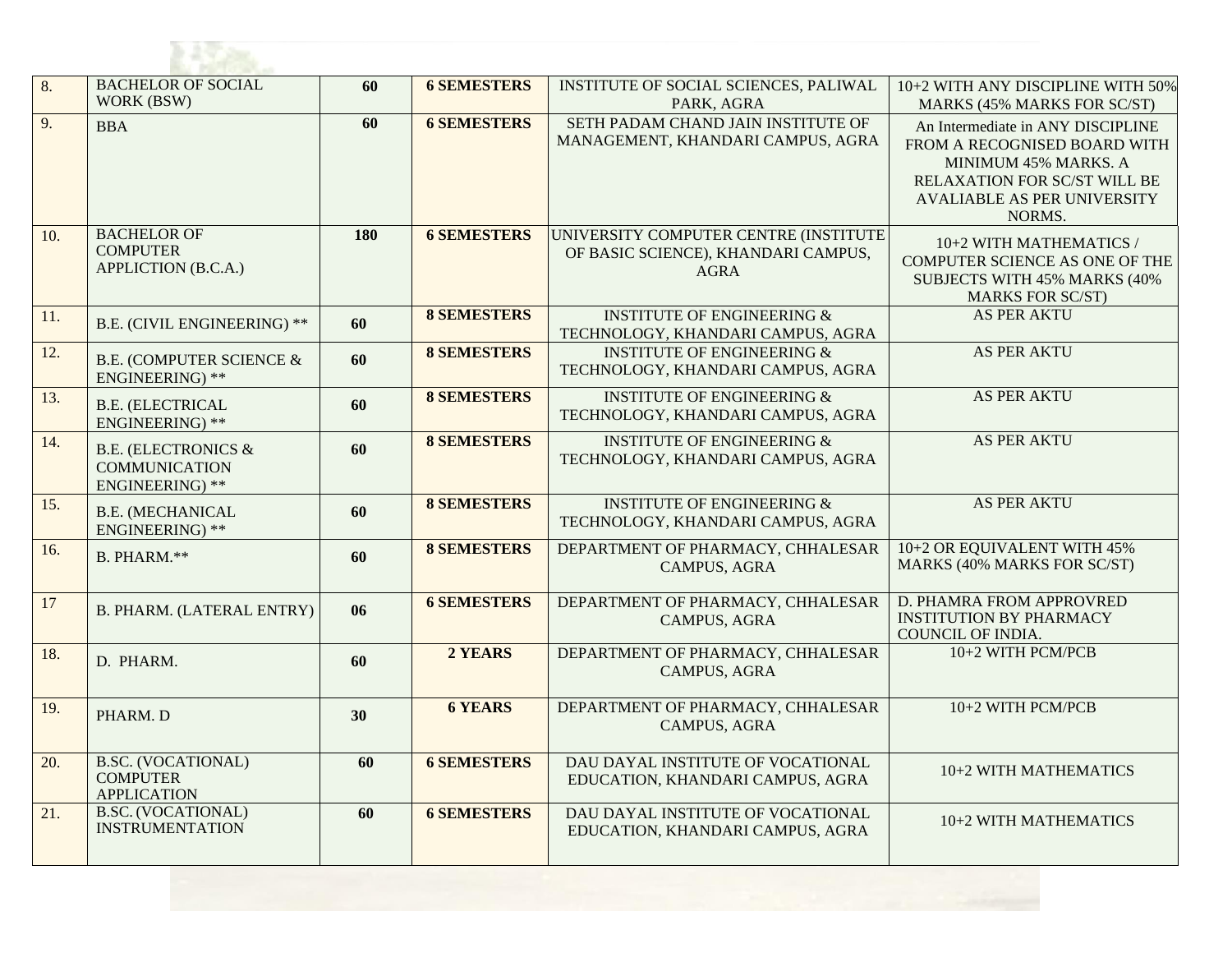| 22. | <b>B.SC. (VOCATIONAL)</b><br><b>OPTICAL</b><br><b>INSTRUMENTATION</b>                         | 60        | <b>6 SEMESTERS</b> | DAU DAYAL INSTITUTE OF VOCATIONAL<br>EDUCATION, KHANDARI CAMPUS, AGRA                                  | 10+2 WITH MATHEMATICS                                                |
|-----|-----------------------------------------------------------------------------------------------|-----------|--------------------|--------------------------------------------------------------------------------------------------------|----------------------------------------------------------------------|
| 23. | <b>B.COM.</b> (VOCATIONAL)<br>ADVERTISING, SALES,<br>PROMOTION AND SALES<br><b>MANAGEMENT</b> | 60        | <b>6 SEMESTERS</b> | DAU DAYAL INSTITUTE OF VOCATIONAL<br>EDUCATION, KHANDARI CAMPUS, AGRA                                  | <b>INTERMEDIATE OR 10+2 IN ANY</b><br><b>DISCIPLINE</b>              |
| 24. | B. COM.                                                                                       | 60        | <b>6 SEMESTERS</b> | FACULTY OF COMMERCE,<br>DAU DAYAL INSTITUTE OF VOCATIONAL<br>EDUCATION, KHANDARI CAMPUS, AGRA          | <b>INTERMEDIATE OR 10+2 IN ANY</b><br><b>DISCIPLINE</b>              |
| 25. | <b>B. VOC. (MARKETING</b><br>MANAGEMENT AND<br><b>INFORMATION</b><br>TECHNOLOGY)              | 30        | <b>6 SEMESTERS</b> | FACULTY OF VOCATIONAL STUDIES<br>DAU DAYAL INSTITUTE OF VOCATIONAL<br>EDUCATION, KHANDARI CAMPUS, AGRA | <b>INTERMEDIATE OR 10+2 IN ANY</b><br><b>DISCIPLINE</b>              |
| 26. | <b>BACHELOR OF FINE ARTS</b><br><b>BFA (PAINTING)</b>                                         | 25        | <b>8 SEMESTERS</b> | LALIT KALA SANSTHAN, SANSKRITI<br>BHAWAN, CIVIL LINES, AGRA                                            | 10+2 OR EQUIVALENT WITH 45%<br>MARKS (40% MARKS FOR SC/ST)           |
| 27. | <b>BACHELOR OF FINE ARTS</b><br><b>BFA (APPLIED ART)</b>                                      | 25        | <b>8 SEMESTERS</b> | LALIT KALA SANSTHAN, SANSKRITI<br>BHAWAN, CIVIL LINES, AGRA                                            | 10+2 OR EQUIVALENT WITH 45%<br>MARKS (40% MARKS FOR SC/ST)           |
| 28. | <b>BACHELOR OF FINE ARTS</b><br><b>BFA (SCULPUTRE)</b>                                        | <b>10</b> | <b>8 SEMESTERS</b> | LALIT KALA SANSTHAN LALIT KALA<br>SANSTHAN, SANSKRITI BHAWAN, CIVIL<br>LINES, AGRA                     | 10+2 OR EQUIVALENT WITH 45%<br>MARKS (40% MARKS FOR SC/ST)           |
| 29. | <b>BACHELOR OF FINE ARTS</b><br><b>BFA (INDIAN MUSIC)</b>                                     | <b>10</b> | <b>8 SEMESTERS</b> | LALIT KALA SANSTHAN, SANSKRITI<br>BHAWAN, CIVIL LINES, AGRA                                            | 10+2 OR EQUIVALENT WITH 45%<br>MARKS (40% MARKS FOR SC/ST)           |
| 30. | <b>BACHELOR OF FINE ART</b><br>(BFA) PERFOMING ART<br>(KATHAK/ODDISI DANCE,<br>THEATER)       | $10 + 10$ | <b>8 SEMESTERS</b> | LALIT KALA SANSTHAN, SANSKRITI<br>BHAWAN, CIVIL LINES, AGRA                                            | 10+2 OR EQUIVALENT WITH 45%<br>MARKS (40% MARKS FOR SC/ST)           |
| 31. | <b>DIPLOMA IN APPLIED ART</b><br>(DIGITAL DESIGN,<br>PHOTOGRAPHY)                             | 40        | 2 SEMESTERS        | LALIT KALA SANSTHAN, SANSKRITI<br>BHAWAN, CIVIL LINES, AGRA                                            | 10+2 OR EQUIVALENT WITH 45%<br>MARKS (40% MARKS FOR SC/ST)           |
| 32. | DIPLOMA IN SCULPUTRE                                                                          | 20        | <b>2 SEMESTERS</b> | LALIT KALA SANSTHAN, SANSKRITI<br>BHAWAN, CIVIL LINES, AGRA                                            | 10+2 OR EQUIVALENT WITH 45%<br><b>MARKS</b><br>(40% MARKS FOR SC/ST) |
| 33. | <b>DIPLOMA IN</b><br>PERFORMING ART<br>(KATHAK/ODDISI/DANC<br>E, THEATRE)                     | 30        | <b>2 SEMESTERS</b> | LALIT KALA SANSTHAN, SANSKRITI<br>BHAWAN, CIVIL LINES, AGRA                                            | 10+2 OR EQUIVALENT WITH 45%<br>MARKS (40% MARKS FOR SC/ST)           |
| 34. | <b>DIPLOMA IN FASHION</b><br><b>DESIGN</b>                                                    | 40        | <b>2 SEMESTERS</b> | LALIT KALA SANSTHAN, SANSKRITI<br>BHAWAN, CIVIL LINES, AGRA                                            | 10+2 OR EQUIVALENT WITH 45%<br><b>MARKS (40% MARKS FOR SC/ST)</b>    |
| 35. | <b>DIPLOMA IN PAINTING</b><br>(PORTRAIT, LANDSCAPE,<br>MINIATURE, CREATIVE)                   | 40        | <b>2 SEMESTERS</b> | LALIT KALA SANSTHAN, SANSKRITI<br>BHAWAN, CIVIL LINES, AGRA                                            | 10+2 OR EQUIVALENT WITH 45%<br><b>MARKS (40% MARKS FOR SC/ST)</b>    |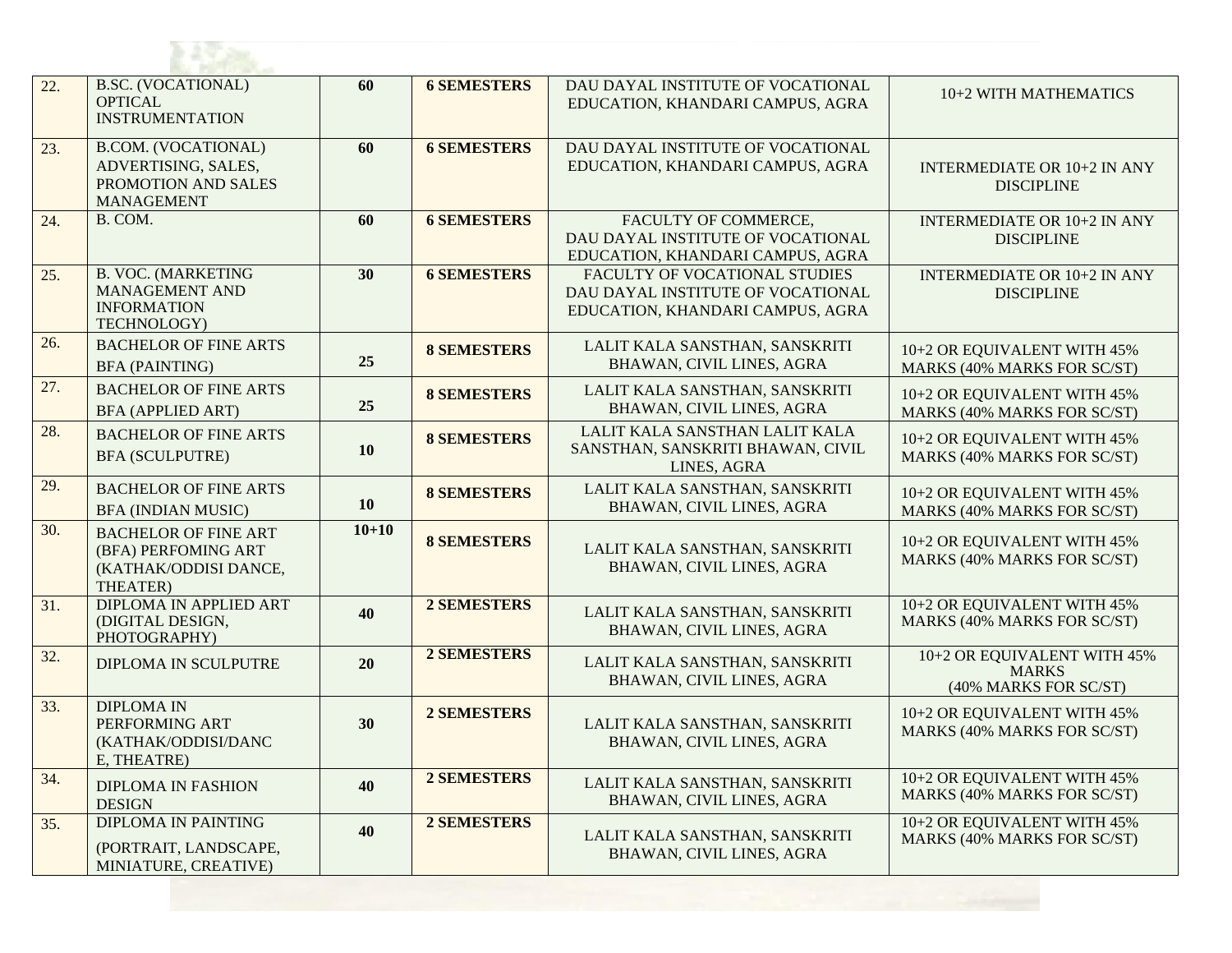| 36. | DIPLOMA IN INDIAN MUSIC                                                         | 30 | 2 SEMESTERS        | LALIT KALA SANSTHAN, SANSKRITI<br>BHAWAN, CIVIL LINES, AGRA                             | 10+2 OR EQUIVALENT WITH 45%<br>MARKS (40% MARKS FOR SC/ST)        |
|-----|---------------------------------------------------------------------------------|----|--------------------|-----------------------------------------------------------------------------------------|-------------------------------------------------------------------|
| 37. | <b>CERTIFICATE IN PAINTING</b><br>(PORTRAIT, LANDSCAPE,<br>MINIATURE, CREATIVE) | 25 | <b>1 SEMESTER</b>  | LALIT KALA SANSTHAN, SANSKRITI<br>BHAWAN, CIVIL LINES, AGRA                             | 10+2 OR EQUIVALENT WITH 45%<br>MARKS (40% MARKS FOR SC/ST)        |
| 38  | <b>CERTIFICATE IN APPLIED ART</b>                                               | 25 | <b>1 SEMESTER</b>  | LALIT KALA SANSTHAN, SANSKRITI<br>BHAWAN, CIVIL LINES, AGRA                             | 10+2 OR EQUIVALENT WITH 45%<br>MARKS (40% MARKS FOR SC/ST)        |
| 39  | CERTIFICATE IN SCULPTURE                                                        | 25 | <b>1 SEMESTER</b>  | LALIT KALA SANSTHAN, SANSKRITI<br>BHAWAN, CIVIL LINES, AGRA                             | 10+2 OR EQUIVALENT WITH 45%<br>MARKS (40% MARKS FOR SC/ST)        |
| 40  | <b>CERTIFICATE IN INDIAN</b><br><b>MUSIC</b>                                    | 25 | <b>1 SEMESTER</b>  | LALIT KALA SANSTHAN, SANSKRITI<br>BHAWAN, CIVIL LINES, AGRA                             | 10+2 OR EQUIVALENT WITH 45%<br><b>MARKS (40% MARKS FOR SC/ST)</b> |
| 41  | <b>CERTIFICATE IN FASHION</b><br><b>DESIGN</b>                                  | 25 | <b>1 SEMESTER</b>  | LALIT KALA SANSTHAN, SANSKRITI<br>BHAWAN, CIVIL LINES, AGRA                             | 10+2 OR EQUIVALENT WITH 45%<br><b>MARKS (40% MARKS FOR SC/ST)</b> |
| 42  | <b>CERTIFICATE IN</b><br>PERFORMING ART                                         | 25 | <b>1 SEMESTER</b>  | LALIT KALA SANSTHAN, SANSKRITI<br>BHAWAN, CIVIL LINES, AGRA                             | 10+2 OR EQUIVALENT WITH 45%<br>MARKS (40% MARKS FOR SC/ST)        |
| 43  | B. A. (DRAWING & PAINTING,<br>FINE ARTS, MUSIC VOCAL)                           | 60 | <b>6 SEMESTERS</b> | <b>FACULTY OF FINE ARTS</b>                                                             | AS PER NEP-2020*                                                  |
| 44  | <b>BA (VOCATIONAL) IN</b><br><b>TRAVEL &amp; TOURISM</b><br><b>MANAGEMENT</b>   | 30 | <b>6 SEMESTERS</b> | <b>INSTITUTE OF TOURISM &amp; HOTEL</b><br>MANAGEMENT, CIVIL LINES, AGRA                | 10+2 WITH ANY DISCIPLINE                                          |
| 45  | <b>BBA (HOSPITALITY</b><br><b>MANAGEMENT</b> )                                  | 30 | <b>6 SEMESTERS</b> | <b>INSTITUTE OF TOURISM &amp; HOTEL</b><br>MANAGEMENT, CIVIL LINES, AGRA                | 10+2 WITH ANY DISCIPLINE                                          |
| 46  | <b>BHMCT</b>                                                                    | 60 | <b>8 SEMESTERS</b> | <b>INSTITUTE OF TOURISM &amp; HOTEL</b><br>MANAGEMENT, CIVIL LINES, AGRA                | 10+2 WITH ANY DISCIPLINE                                          |
| 47  | <b>DIPLOMA IN FOOD</b><br><b>PRODUCTION</b>                                     | 30 | <b>3 SEMESTERS</b> | <b>INSTITUTE OF TOURISM &amp; HOTEL</b><br>MANAGEMENT, CIVIL LINES, AGRA                | <b>CLASS 10 WITH ANY DISCIPLINE</b>                               |
| 48  | <b>DIPLOMA IN BAKERY &amp;</b><br><b>COFECTIONARY</b>                           | 30 | <b>3 SEMESTERS</b> | <b>INSTITUTE OF TOURISM &amp; HOTEL</b><br>MANAGEMENT, CIVIL LINES, AGRA                | <b>CLASS 10 WITH ANY DISCIPLINE</b>                               |
| 49  | DIPLOMA IN FOOD &<br><b>BEVERAGE SERVICES</b>                                   | 30 | <b>3 SEMESTERS</b> | <b>INSTITUTE OF TOURISM &amp; HOTEL</b><br>MANAGEMENT, CIVIL LINES, AGRA                | <b>CLASS 10 WITH ANY DISCIPLINE</b>                               |
| 50. | <b>BACHELOR OF PHYSIACAL</b><br><b>EDUCATION AND SPORTS</b>                     | 60 | <b>6 SEMESTERS</b> | DEPARTMENT OF PHYSICAL EDUCATION,<br>CHHALESAR CAMPUS, AGRA                             | 10+2 (INTERMEDIATE)                                               |
| 51. | (B. P. E. S)<br>B. A. (YOGA)                                                    | 60 | <b>6 SEMESTERS</b> | DEPARTMENT OF PHYSICAL EDUCATION,<br>CHHALESAR CAMPUS, AGRA                             | 10+2 (INTERMEDIATE)                                               |
| 52. | <b>B. VOC* (RETAIL</b><br><b>MANAGEMENT</b> )                                   | 30 | <b>6 SEMESTERS</b> | PT. DEEN DAYAL UPADHYAY INSTITUTE OF<br>RURAL DEVELOPMENT, PALIWAL PARK,<br><b>AGRA</b> | 10+2 (INTERMEDIATE)                                               |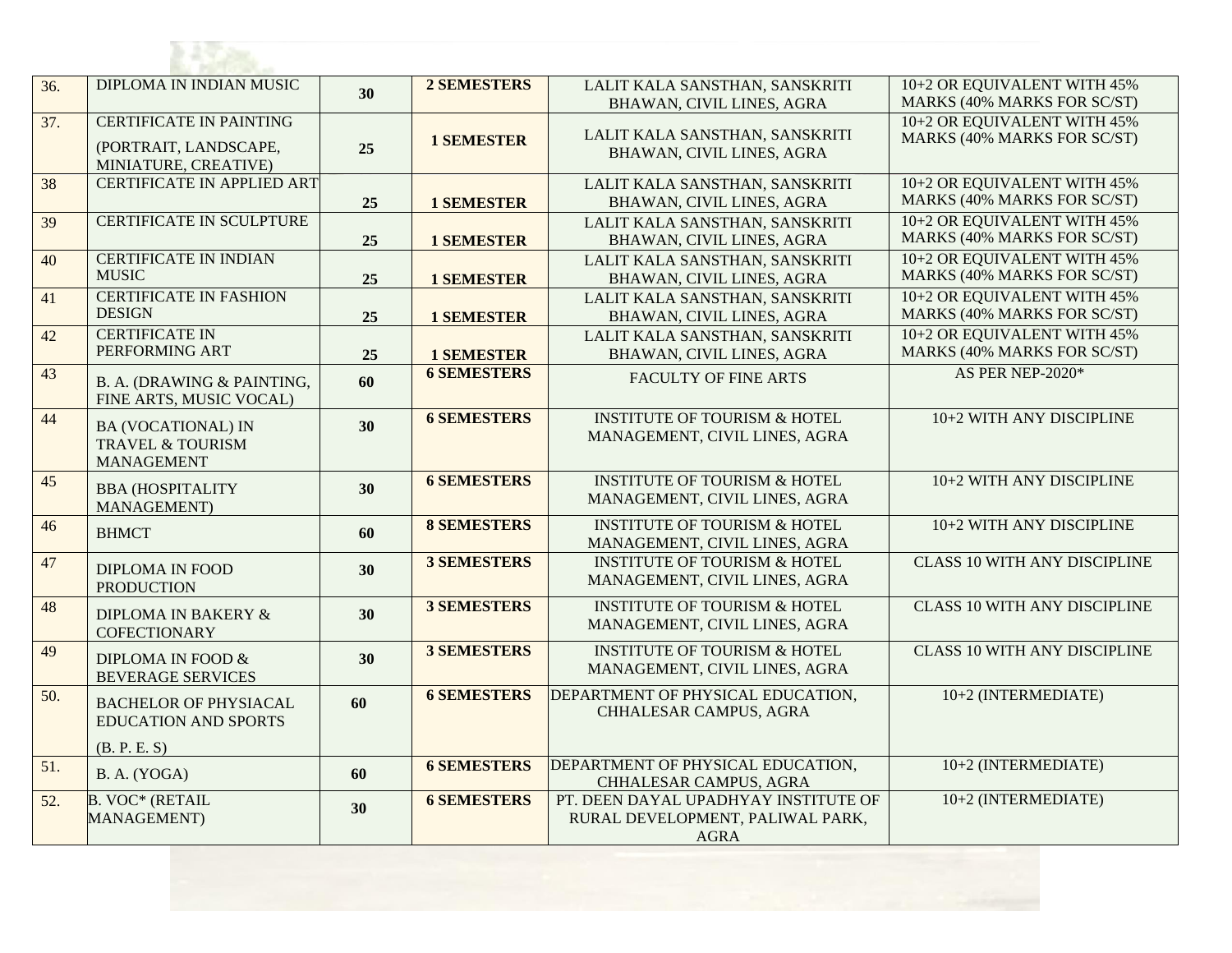| $\Gamma$<br>53. | <b>B.SC. HOME SCIENCE</b> | 120 | <b>6 SEMESTERS</b> | INSTITUTE OF HOME SCIENCE, KHANDARI<br><b>CAMPUS, AGRA</b> | 10+2 OR EQUIVALENT |
|-----------------|---------------------------|-----|--------------------|------------------------------------------------------------|--------------------|

#### **(\*\*Subject to availability of Seats after UPSEE counseling AND / OR ENTRANCE EXAMINATION)**

(\*As per NSQ guidelines, the student admitted in B.Voc. can leave the course after completing six months/l<sup>st</sup> Semester and getting certificate or continuing for 2<sup>nd</sup> Semester and getting diploma or **after 4th Semester getting Advance Diploma and if still continues for three year getting Bachelor of Vocation.)**

#### **\*NEP-2020: NATIONAL EDUCATION POLICY**

**BASIC** 

### U.G. Courses for Affiliated Colleges:

| <b>Course</b>                                            |  |
|----------------------------------------------------------|--|
| B.A./B.Sc./B.Com. AS PER NEP-2020*                       |  |
| B.A./B.Sc./B.Com., B. Com (E-Commerce)                   |  |
| (Vocational)                                             |  |
| B.Sc. (Home Sci.)                                        |  |
| <b>BBA</b>                                               |  |
| <b>BCA</b>                                               |  |
| <b>B.Sc.</b> (Ag.)                                       |  |
| Diploma in Library Science                               |  |
| B. Sc. (Bio-Technology), B. Sc. (Forestry)               |  |
| B.P.E.S. (Bachelor of Physical Education & Sports)       |  |
| <b>B. A. L.L.B.</b>                                      |  |
| B. Voc. (Advertising Sales Promotion & Sales Management) |  |
| B. Voc. (Information Technology)                         |  |
| B. Voc. (Advance Diploma in Health Care)                 |  |
|                                                          |  |

**Important Dates**: Online availability of application form has been started on website from: **15 June, 2022.** Last date to apply for online application forms is **August 01, 2022.**